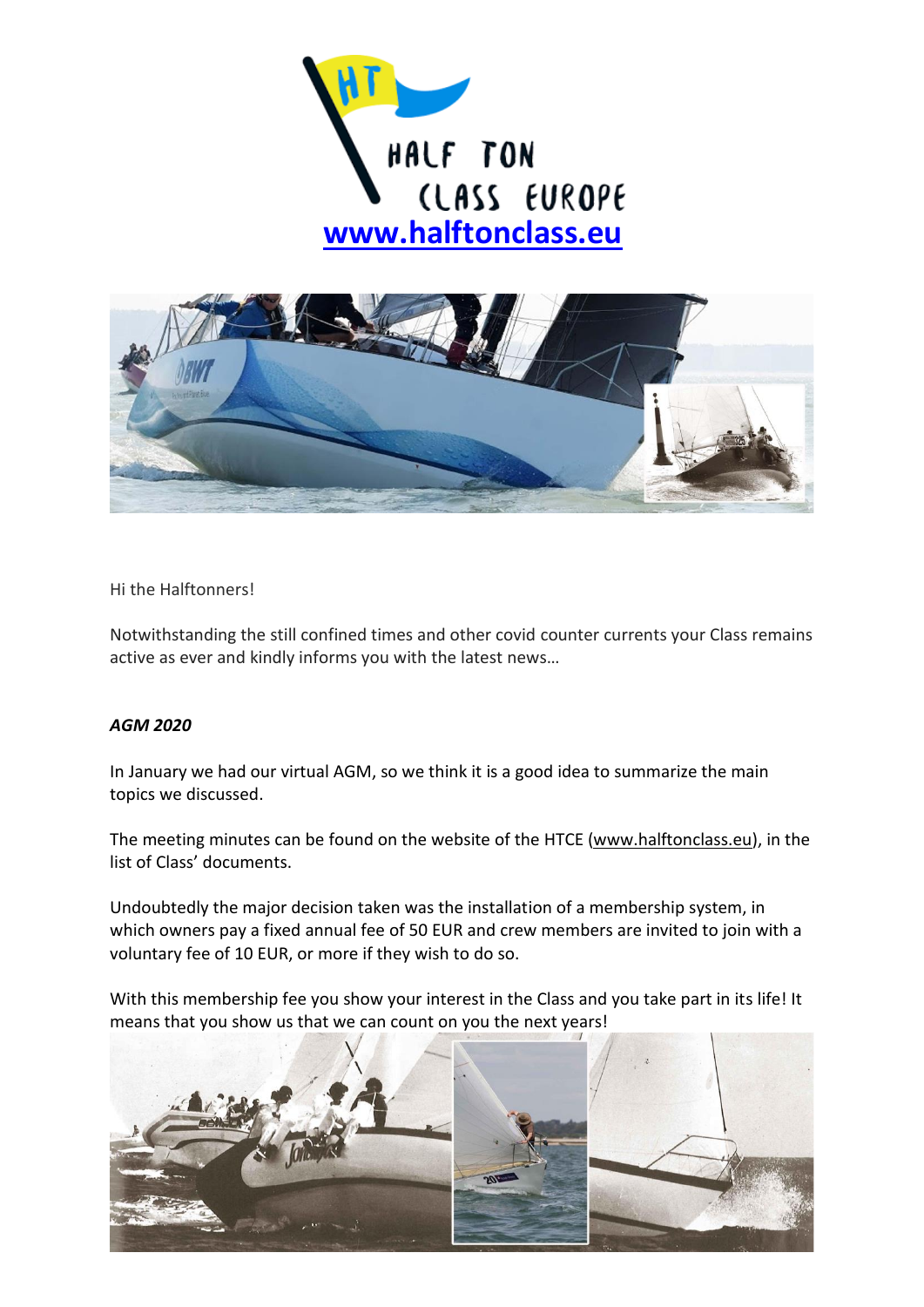



**Your membership fees are payable to our Class' account:** Half Ton Class Europe asbl IBAN: BE78 0018 1280 2886 BIC: GEBABEBB Communication:  $\rightarrow$  Owners: membership + boat name + sail number + your name  $\rightarrow$  Crew: membership + name of the halftonner you're crewing on + your name

## *HTCE Market Place*

When you are wandering through the Class' website, we recommend to also check the 'market place' every now and then. Some interesting purchases can be made there, and, if you send us the necessary details, you can even sell your own boat stuff here. This is a free service for our HTCE members!

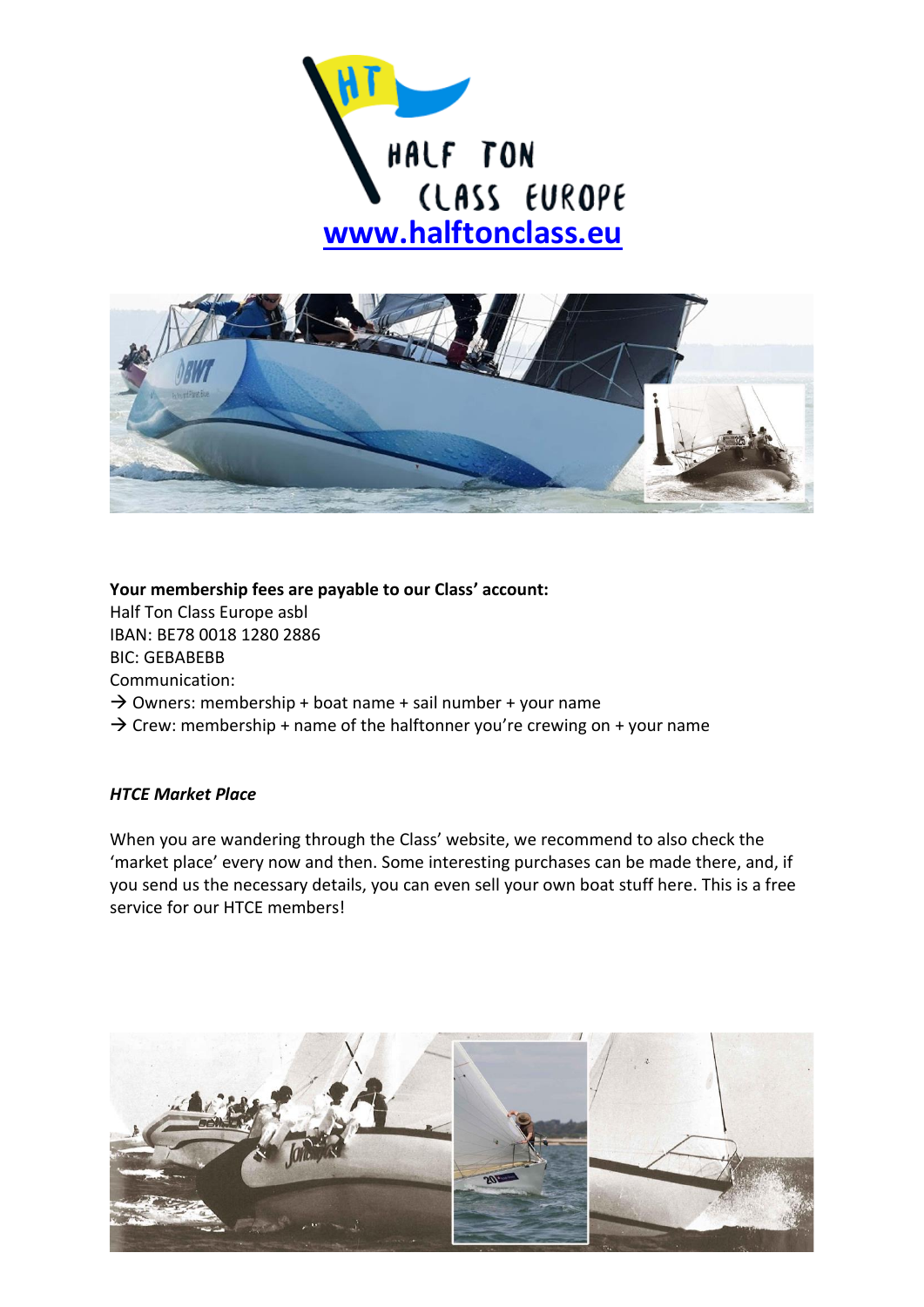



## *List your boats!*

The website offers the possibility to list your boats – again a free service for HTCE members. The more halftonners we can list the better it is for the Class. F.i. it makes our Class' position much stronger when we are pressing on some instances to obtain certain changes.

It also shows how active our Class is, and this might attract even more 'sleeping' halftonners (back) to the racing scene... So send in your boat details (use the excel file 'list my boat'!).

## *Cowes 2021*

During the AGM we also discussed the likelihood of having the HTCC 2021 in Cowes. At this moment we nor RORC-Cowes have a clear understanding of what to expect.

Let it be clear that if RORC due to regulations will only be able to offer a racing programme without social activities ashore (Class' dinner, having beer(s) together, …) the HTCE will not run the event this year.

The HTCE board will make a decision by the end of March 2021.